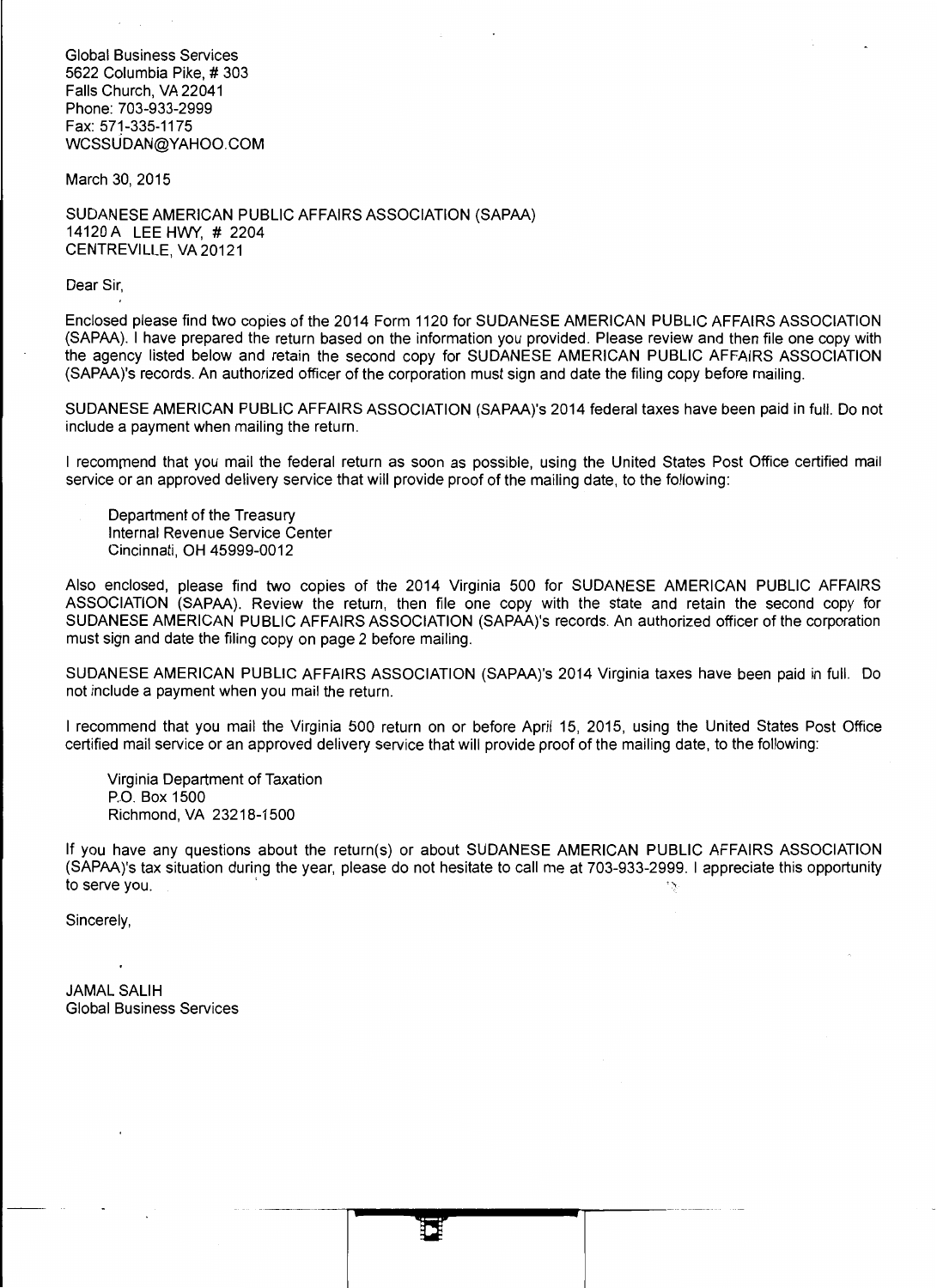|                                                        |          |                                             |                                 |              |                                 |                                                                |                                                                                                                                                                                                                                                                                                                           |                  |                |                              |                         |                     | OMB No. 1545-0123                             |
|--------------------------------------------------------|----------|---------------------------------------------|---------------------------------|--------------|---------------------------------|----------------------------------------------------------------|---------------------------------------------------------------------------------------------------------------------------------------------------------------------------------------------------------------------------------------------------------------------------------------------------------------------------|------------------|----------------|------------------------------|-------------------------|---------------------|-----------------------------------------------|
| <b>1120</b>                                            |          |                                             |                                 |              |                                 | U.S. Corporation Income Tax Return                             |                                                                                                                                                                                                                                                                                                                           |                  |                |                              |                         |                     |                                               |
| Department of the Treasury<br>Internal Revenue Service |          |                                             |                                 | ▶            |                                 |                                                                | For calendar year 2014 or tax year beginning _________________, ending __<br>Information about Form 1120 and its separate instructions is at www.irs.gov/form1120.                                                                                                                                                        |                  |                |                              |                         |                     |                                               |
| A Check if:                                            |          |                                             |                                 |              | Name                            |                                                                |                                                                                                                                                                                                                                                                                                                           |                  |                |                              |                         |                     | <b>B</b> Employer identification number       |
|                                                        |          | 1a Consolidated return                      |                                 |              |                                 |                                                                |                                                                                                                                                                                                                                                                                                                           |                  |                |                              |                         |                     |                                               |
| ь                                                      |          | (attach Form 851)<br>Life/nonlife consoli-  |                                 | <b>TYPE</b>  |                                 |                                                                | SUDANESE AMERICAN PUBLIC AFFAIRS ASSOCIATION (SAPAA)<br>Number, street, and room or suite no. If a P.O. box, see instructions.                                                                                                                                                                                            |                  |                |                              |                         | C Date incorporated | 46-1681221                                    |
|                                                        |          | dated return $\ldots$ $\ldots$              |                                 | 0R           |                                 | 14120 A LEE HWY, # 2204                                        |                                                                                                                                                                                                                                                                                                                           |                  |                |                              |                         |                     |                                               |
| $\mathbf{2}$                                           |          | Personal holding co.                        |                                 | <b>PRINT</b> | City or town                    |                                                                | State                                                                                                                                                                                                                                                                                                                     |                  |                | ZIP code                     |                         |                     | 6/10/2014                                     |
| 3                                                      |          | (attach Sch. PH).<br>Personal service corp. |                                 |              | <b>CENTREVILLE</b>              | Foreign country name                                           | VA.<br>Foreign province/state/county                                                                                                                                                                                                                                                                                      |                  |                | 20121<br>Foreign postal code |                         |                     | D Total assets (see instructions)             |
|                                                        |          | $(see$ instructions $).$                    |                                 |              |                                 |                                                                |                                                                                                                                                                                                                                                                                                                           |                  |                |                              | \$                      |                     | 01                                            |
| 4                                                      |          | Schedule M-3 attached                       |                                 | E Check if:  |                                 | $(1)$ $\mid$ X Initial return (2)                              | Final return                                                                                                                                                                                                                                                                                                              | (3)              |                | Name change (4)              |                         | Address change      |                                               |
|                                                        |          |                                             |                                 |              |                                 |                                                                |                                                                                                                                                                                                                                                                                                                           |                  | 1a             |                              | 23,738                  |                     |                                               |
|                                                        | b        |                                             |                                 |              |                                 |                                                                |                                                                                                                                                                                                                                                                                                                           |                  | 1 <sub>b</sub> |                              |                         |                     |                                               |
|                                                        | c        |                                             |                                 |              |                                 |                                                                |                                                                                                                                                                                                                                                                                                                           |                  |                |                              |                         | 1c                  | 23,738                                        |
|                                                        | 2        |                                             |                                 |              |                                 |                                                                | Cost of goods sold (attach Form 1125-A). The contract of the cost of goods sold (attach Form 1125-A). The contract of the cost of the cost of the cost of the cost of the cost of the cost of the cost of the cost of the cost                                                                                            |                  |                |                              |                         | $\overline{2}$      |                                               |
|                                                        | 3        |                                             |                                 |              |                                 |                                                                |                                                                                                                                                                                                                                                                                                                           |                  |                |                              |                         | 3                   | 23,738                                        |
|                                                        | 4        |                                             |                                 |              |                                 |                                                                |                                                                                                                                                                                                                                                                                                                           |                  |                |                              |                         | 4                   |                                               |
| ncome                                                  | 5        |                                             |                                 |              |                                 |                                                                |                                                                                                                                                                                                                                                                                                                           |                  |                |                              |                         | 5                   |                                               |
|                                                        | 6        |                                             |                                 |              |                                 |                                                                |                                                                                                                                                                                                                                                                                                                           |                  |                |                              |                         | 6                   |                                               |
|                                                        | 7        |                                             |                                 |              |                                 |                                                                |                                                                                                                                                                                                                                                                                                                           |                  |                |                              |                         | $\overline{7}$      |                                               |
|                                                        | 8        |                                             |                                 |              |                                 |                                                                |                                                                                                                                                                                                                                                                                                                           |                  |                |                              |                         | 8                   |                                               |
|                                                        | 9        |                                             |                                 |              |                                 |                                                                |                                                                                                                                                                                                                                                                                                                           |                  |                |                              |                         | 9<br>10             |                                               |
|                                                        | 10<br>11 |                                             |                                 |              |                                 |                                                                |                                                                                                                                                                                                                                                                                                                           |                  |                |                              |                         | 11                  | 23,738                                        |
|                                                        | 12       |                                             |                                 |              |                                 |                                                                | Compensation of officers (see instructions—attach Form 1125-E).                                                                                                                                                                                                                                                           |                  |                |                              | ▶                       | 12                  |                                               |
|                                                        | 13       |                                             |                                 |              |                                 |                                                                |                                                                                                                                                                                                                                                                                                                           |                  |                |                              |                         | 13                  |                                               |
| instructions for limitations on deductions.)           | 14       |                                             |                                 |              |                                 |                                                                |                                                                                                                                                                                                                                                                                                                           |                  |                |                              |                         | 14                  |                                               |
|                                                        | 15       |                                             |                                 |              |                                 |                                                                |                                                                                                                                                                                                                                                                                                                           |                  |                |                              |                         | 15                  |                                               |
|                                                        | 16       |                                             |                                 |              |                                 |                                                                |                                                                                                                                                                                                                                                                                                                           |                  |                |                              |                         | 16                  |                                               |
|                                                        | 17       |                                             |                                 |              |                                 |                                                                |                                                                                                                                                                                                                                                                                                                           |                  |                |                              |                         | 17                  |                                               |
|                                                        | 18       |                                             |                                 |              |                                 |                                                                |                                                                                                                                                                                                                                                                                                                           |                  |                |                              |                         | 18                  |                                               |
|                                                        | 19       |                                             |                                 |              |                                 |                                                                |                                                                                                                                                                                                                                                                                                                           |                  |                |                              |                         | 19                  |                                               |
|                                                        | 20       |                                             |                                 |              |                                 |                                                                | Depreciation from Form 4562 not claimed on Form 1125-A or elsewhere on return (attach Form 4562)                                                                                                                                                                                                                          |                  |                |                              |                         | 20                  |                                               |
|                                                        | 21       |                                             |                                 |              |                                 |                                                                |                                                                                                                                                                                                                                                                                                                           |                  |                |                              |                         | 21                  |                                               |
|                                                        | 22       |                                             |                                 |              |                                 |                                                                |                                                                                                                                                                                                                                                                                                                           |                  |                |                              |                         | 22                  |                                               |
|                                                        | 23       |                                             |                                 |              |                                 |                                                                |                                                                                                                                                                                                                                                                                                                           |                  |                |                              |                         | 23<br>24            |                                               |
|                                                        | 24<br>25 |                                             |                                 |              |                                 |                                                                | Domestic production activities deduction (attach Form 8903)                                                                                                                                                                                                                                                               |                  |                |                              |                         | 25                  |                                               |
|                                                        | 26       |                                             |                                 |              |                                 |                                                                |                                                                                                                                                                                                                                                                                                                           |                  |                |                              |                         | 26                  | 33,475                                        |
|                                                        | 27       |                                             |                                 |              |                                 |                                                                |                                                                                                                                                                                                                                                                                                                           |                  |                |                              |                         | 27                  | 33,475                                        |
| Deductions (See                                        | 28       |                                             |                                 |              |                                 |                                                                | Taxable income before net operating loss deduction and special deductions. Subtract line 27 from line 11                                                                                                                                                                                                                  |                  |                |                              |                         | 28                  | $-9,737$                                      |
|                                                        | 29a      |                                             |                                 |              |                                 |                                                                | Net operating loss deduction (see instructions). 29a                                                                                                                                                                                                                                                                      |                  |                |                              |                         |                     |                                               |
|                                                        |          | b                                           |                                 |              |                                 |                                                                |                                                                                                                                                                                                                                                                                                                           |                  | 29b            |                              |                         |                     |                                               |
|                                                        |          | c                                           |                                 |              |                                 |                                                                |                                                                                                                                                                                                                                                                                                                           |                  |                |                              |                         | 29c                 | 0                                             |
|                                                        | 30       |                                             |                                 |              |                                 |                                                                |                                                                                                                                                                                                                                                                                                                           |                  |                |                              |                         | 30                  | $-9,737$                                      |
| Tax, Refundable Credits,<br>and Payments               | 31       |                                             |                                 |              |                                 |                                                                |                                                                                                                                                                                                                                                                                                                           |                  |                |                              |                         | 31                  |                                               |
|                                                        | 32       |                                             |                                 |              |                                 |                                                                |                                                                                                                                                                                                                                                                                                                           |                  |                |                              |                         | 32                  | 0                                             |
|                                                        | 33       |                                             |                                 |              |                                 |                                                                |                                                                                                                                                                                                                                                                                                                           |                  |                |                              |                         | 33                  |                                               |
|                                                        | 34       |                                             |                                 |              |                                 |                                                                | Amount owed. If line 32 is smaller than the total of lines 31 and 33, enter amount owed                                                                                                                                                                                                                                   |                  |                |                              |                         | 34                  | 0                                             |
|                                                        | 35       |                                             |                                 |              |                                 |                                                                | <b>Overpayment.</b> If line 32 is larger than the total of lines 31 and 33, enter amount overpaid                                                                                                                                                                                                                         |                  |                |                              |                         | 35                  | 0                                             |
|                                                        | 36       |                                             |                                 |              |                                 |                                                                | Enter amount from line 35 you want: Credited to 2015 estimated tax                                                                                                                                                                                                                                                        |                  |                |                              | Refunded ▶              | 36                  | 0                                             |
|                                                        |          |                                             |                                 |              |                                 |                                                                | Under penalties of perjury, I declare that I have examined this return, including accompanying schedules and statements, and to the best of my knowledge and belief, it is true, correct,<br>and complete. Declaration of preparer (other than faxpeyer) is based on all information of which preparer has any knowledge. |                  |                |                              |                         |                     |                                               |
| Sign                                                   |          |                                             |                                 |              |                                 |                                                                |                                                                                                                                                                                                                                                                                                                           |                  |                |                              |                         |                     | May the IRS discuss this return with          |
| <b>Here</b>                                            |          |                                             |                                 |              |                                 |                                                                |                                                                                                                                                                                                                                                                                                                           | <b>PRESIDENT</b> |                |                              |                         | instructions)?      | the preparer shown below (see<br>Yes $X$   No |
|                                                        |          |                                             | Signature of officer            |              |                                 | Date                                                           |                                                                                                                                                                                                                                                                                                                           | Title            |                |                              |                         |                     |                                               |
|                                                        |          |                                             | Print/Type preparer's name      |              |                                 | Preparer's signature                                           |                                                                                                                                                                                                                                                                                                                           |                  | Date           |                              | Check                   | $[X]$ if            | PTIN                                          |
| Paid                                                   |          |                                             | <b>JAMAL SALIH</b>              |              |                                 | <b>JAMAL SALIH</b>                                             |                                                                                                                                                                                                                                                                                                                           |                  |                | 3/30/2015                    |                         |                     | self-employed   P01310195                     |
| <b>Preparer</b>                                        |          |                                             | Firm's name<br>Firm's address ▶ | ▶            | <b>Global Business Services</b> |                                                                |                                                                                                                                                                                                                                                                                                                           |                  |                |                              | Firm's EIN<br>Phone no. | ▸<br>703-933-2999   | 45-5455589                                    |
| Use Only                                               |          |                                             | City                            | Falls Church |                                 | 5622 Columbia Pike, #303                                       |                                                                                                                                                                                                                                                                                                                           | State VA         |                |                              | ZIP code                | 22041               |                                               |
|                                                        |          |                                             |                                 |              |                                 | For Paperwork Reduction Act Notice, see separate instructions. |                                                                                                                                                                                                                                                                                                                           |                  |                |                              |                         |                     | Form 1120 (2014)                              |

H

For Paperwork Reduction Act Notice, see separate instructions. HTA

Form 1120 (2014)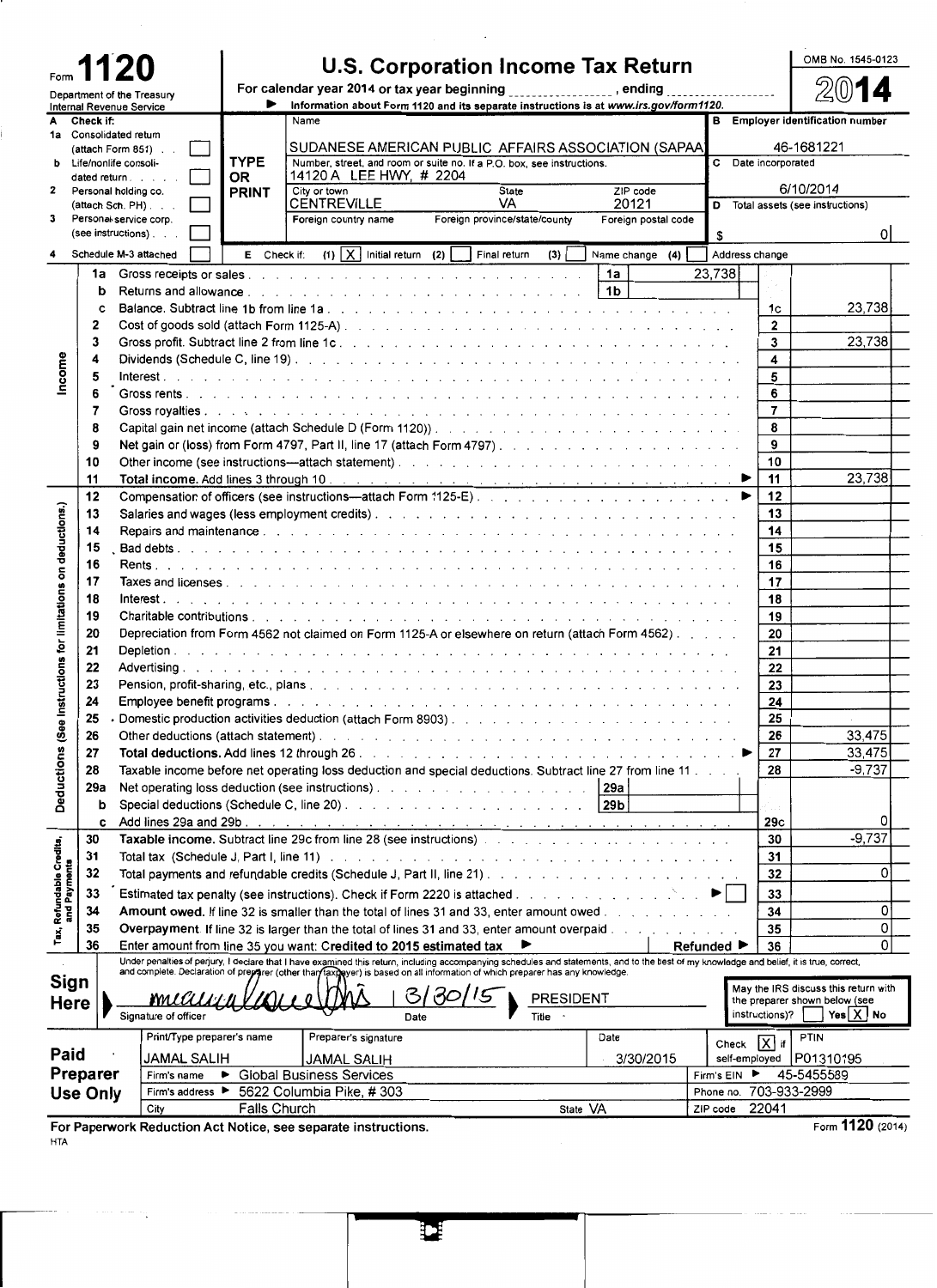|              | Form 1120 (2014)<br>SUDANESE AMERICAN PUBLIC AFFAIRS ASSOCIATION (SAPAA)                                                                                                                                                                                                                             |                           |              | 46-1681221<br>Page Z                       |
|--------------|------------------------------------------------------------------------------------------------------------------------------------------------------------------------------------------------------------------------------------------------------------------------------------------------------|---------------------------|--------------|--------------------------------------------|
|              | <b>Dividends and Special Deductions (see instructions)</b><br><b>Schedule C</b>                                                                                                                                                                                                                      | (a) Dividends<br>received | (b) %        | (c) Special deductions<br>$(a) \times (b)$ |
| $\mathbf 1$  | Dividends from less-than-20%-owned domestic corporations (other than                                                                                                                                                                                                                                 |                           |              |                                            |
|              | debt-financed stock)                                                                                                                                                                                                                                                                                 |                           | 70           | 0                                          |
| $\mathbf{2}$ | Dividends from 20%-or-more-owned domestic corporations (other than<br>debt-financed stock) when the contract the contract of the contract of the contract of the contract of the contract of the contract of the contract of the contract of the contract of the contract of the contract of the con |                           | 80           | 0                                          |
|              |                                                                                                                                                                                                                                                                                                      |                           | see          |                                            |
| 3            | Dividends on debt-financed stock of domestic and foreign corporations enterstanding to the state of Dividends D                                                                                                                                                                                      |                           | instructions | 0                                          |
| 4            | Dividends on certain preferred stock of less-than-20%-owned public utilities and all contains the Dividends Di                                                                                                                                                                                       |                           | 42           | 0                                          |
| 5            |                                                                                                                                                                                                                                                                                                      |                           | 48           | 0                                          |
|              | Dividends on certain preferred stock of 20%-or-more-owned public utilities                                                                                                                                                                                                                           |                           |              |                                            |
| 6            | Dividends from less-than-20%-owned foreign corporations and certain FSCs                                                                                                                                                                                                                             |                           | 70           | 0                                          |
| 7            | Dividends from 20%-or-more-owned foreign corporations and certain FSCs                                                                                                                                                                                                                               |                           | 80           | 0                                          |
|              |                                                                                                                                                                                                                                                                                                      |                           |              |                                            |
| 8            | Dividends from wholly owned foreign subsidiaries and an analyzing and an analyzing problem who has been alleged.                                                                                                                                                                                     |                           | 100          | 0                                          |
| 9            | Total. Add lines 1 through 8. See instructions for limitation with a substitution of the set of the set of the                                                                                                                                                                                       |                           |              | 0                                          |
| 10           | Dividends from domestic corporations received by a small business investment                                                                                                                                                                                                                         |                           |              |                                            |
|              | company operating under the Small Business Investment Act of 1958 [1958] [1959] Company operating under the Small Business Investment Act of 1958                                                                                                                                                    |                           | 100          | 0                                          |
| 11           | Dividends from affiliated group members. The annual contract the contract of the contract of                                                                                                                                                                                                         |                           | 100          | 0                                          |
| 12           |                                                                                                                                                                                                                                                                                                      |                           | 100          | 0                                          |
|              |                                                                                                                                                                                                                                                                                                      |                           |              |                                            |
| 13           | Dividends from foreign corporations not included on lines 3, 6, 7, 8, 11, or 12.                                                                                                                                                                                                                     |                           |              |                                            |
| 14           | Income from controlled foreign corporations under subpart F (attach Form(s) 5471).                                                                                                                                                                                                                   |                           |              |                                            |
| 15           | Foreign dividend gross-up to the contract of the contract of the contract of the contract of the contract of the contract of the contract of the contract of the contract of the contract of the contract of the contract of t                                                                       |                           |              |                                            |
|              |                                                                                                                                                                                                                                                                                                      |                           |              |                                            |
| 16           | IC-DISC and former DISC dividends not included on lines 1, 2, or 3 and a contact that the U.S.                                                                                                                                                                                                       |                           |              |                                            |
| 17           | Other dividends research research in the state of the contract of the contract of the contract of the contract of the contract of the contract of the contract of the contract of the contract of the contract of the contract                                                                       |                           |              |                                            |
|              |                                                                                                                                                                                                                                                                                                      |                           |              |                                            |
| 18           | Deduction for dividends paid on certain preferred stock of public utilities and all contacts of public utilities                                                                                                                                                                                     |                           |              |                                            |
| 19           | Total dividends. Add lines 1 through 17. Enter here and on page 1, line 4. All and                                                                                                                                                                                                                   | 0                         |              |                                            |
| 20           | Total special deductions. Add lines 9, 10, 11, 12, and 18. Enter here and on page 1, line 29b and a subscription of the state of the state of the State of the State of the State of the State of the State of the State of th                                                                       |                           | ▶            | 0                                          |

 $\label{eq:2} \frac{1}{\sqrt{2\pi}}\left(\frac{1}{\sqrt{2\pi}}\right)^{1/2}\left(\frac{1}{\sqrt{2\pi}}\right)^{1/2}\left(\frac{1}{\sqrt{2\pi}}\right)^{1/2}.$ 

 $\mathcal{L}^{\text{max}}_{\text{max}}$  and  $\mathcal{L}^{\text{max}}_{\text{max}}$ 

 $\frac{1}{2}$ 

 $\label{eq:2} \frac{1}{\sqrt{2}}\left(\frac{1}{\sqrt{2}}\right)^{2} \left(\frac{1}{\sqrt{2}}\right)^{2}$ 

 $\label{eq:2.1} \frac{1}{\sqrt{2}}\sum_{i=1}^n\frac{1}{\sqrt{2}}\sum_{i=1}^n\frac{1}{\sqrt{2}}\sum_{i=1}^n\frac{1}{\sqrt{2}}\sum_{i=1}^n\frac{1}{\sqrt{2}}\sum_{i=1}^n\frac{1}{\sqrt{2}}\sum_{i=1}^n\frac{1}{\sqrt{2}}\sum_{i=1}^n\frac{1}{\sqrt{2}}\sum_{i=1}^n\frac{1}{\sqrt{2}}\sum_{i=1}^n\frac{1}{\sqrt{2}}\sum_{i=1}^n\frac{1}{\sqrt{2}}\sum_{i=1}^n\frac$ 

 $\mathcal{L}^{\text{max}}_{\text{max}}$  and  $\mathcal{L}^{\text{max}}_{\text{max}}$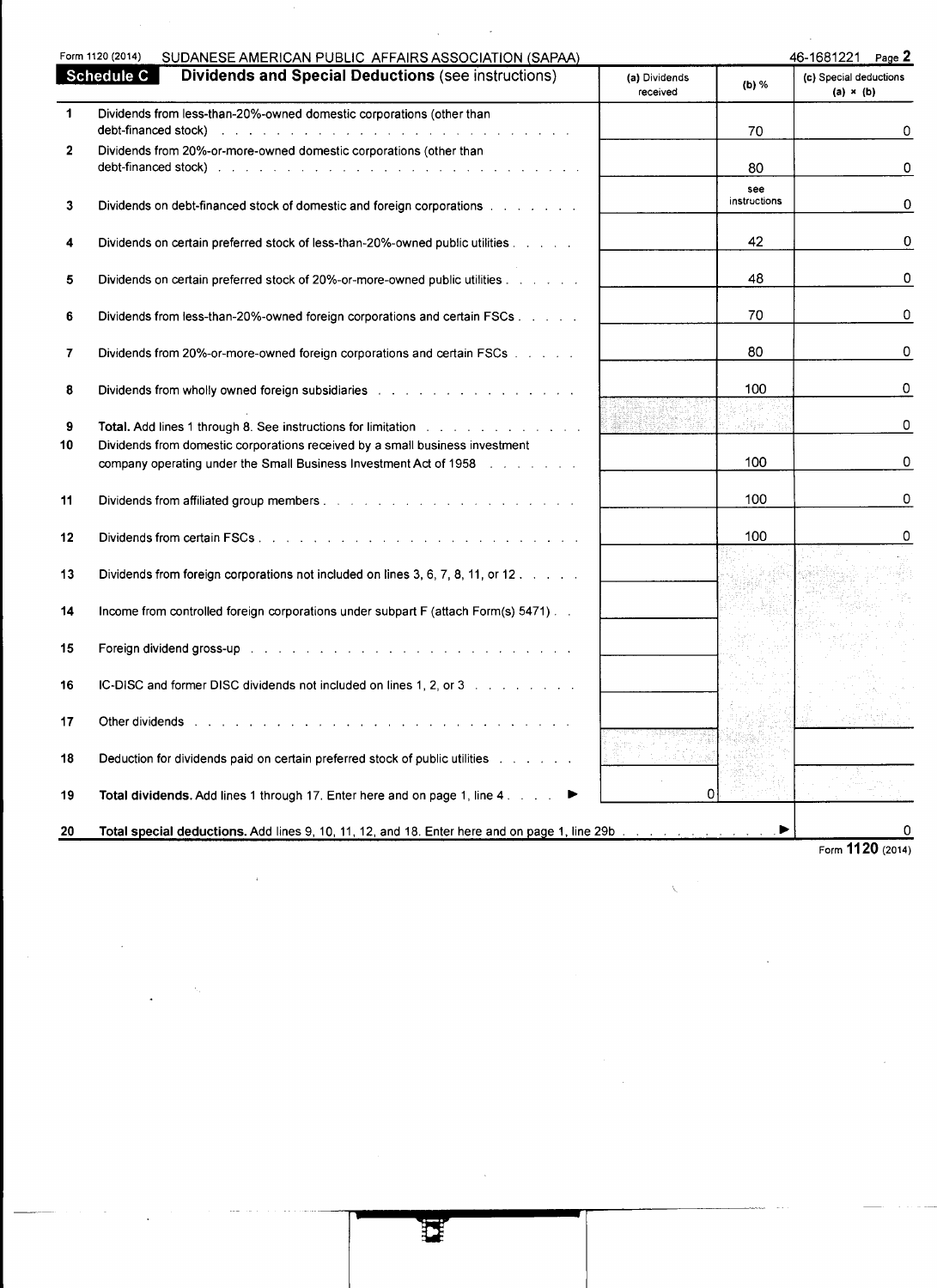|          | Form 1120 (2014) SUDANESE AMERICAN PUBLIC AFFAIRS ASSOCIATION (SAPAA)                                                                                                                                                          |            | 46-1681221       |          | Page 3    |
|----------|--------------------------------------------------------------------------------------------------------------------------------------------------------------------------------------------------------------------------------|------------|------------------|----------|-----------|
|          | Schedule J<br>Tax Computation and Payment (see instructions)                                                                                                                                                                   |            |                  |          |           |
|          | <b>Part I-Tax Computation</b>                                                                                                                                                                                                  |            |                  |          |           |
| 1        | Check if the corporation is a member of a controlled group (attach Schedule O (Form 1120)) ▶                                                                                                                                   |            |                  |          |           |
| 2        |                                                                                                                                                                                                                                |            | $\mathbf{2}$     |          |           |
| 3        |                                                                                                                                                                                                                                |            | 3                |          |           |
| 4        |                                                                                                                                                                                                                                |            | 4                | 0        |           |
| 5a       | Foreign tax credit (attach Form 1118) And All Albert Albert Albert Albert Albert Albert Albert Albert Albert Albert Albert Albert Albert Albert Albert Albert Albert Albert Albert Albert Albert Albert Albert Albert Albert A | 5а         |                  |          |           |
| b        | Credit from Form 8834 (see instructions). The contract of the contract of the contract of the contract of the contract of the contract of the contract of the contract of the contract of the contract of the contract of the  | 5b         |                  |          |           |
| C        |                                                                                                                                                                                                                                | 5c         |                  |          |           |
| d        | Credit for prior year minimum tax (attach Form 8827)                                                                                                                                                                           | 5d         |                  |          |           |
| е        |                                                                                                                                                                                                                                | 5e         |                  |          |           |
| 6        |                                                                                                                                                                                                                                |            | 6                | 0        |           |
| 7        | Subtract line 6 from line 4 (edge) and a contract of the contract of the contract line 6 from line 4 (edge) and a contract of the contract of the contract of the contract of the contract of the contract of the contract of  |            | $\overline{7}$   | $\Omega$ |           |
| 8        |                                                                                                                                                                                                                                |            | 8                |          |           |
| 9a       |                                                                                                                                                                                                                                | 9а         |                  |          |           |
| b        | Recapture of low-income housing credit (attach Form 8611)                                                                                                                                                                      | 9b         |                  |          |           |
| C        | Interest due under the look-back method-completed long-term contracts (attach                                                                                                                                                  |            |                  |          |           |
|          |                                                                                                                                                                                                                                | 9с         |                  |          |           |
| d        | Interest due under the look-back method-income forecast method (attach Form                                                                                                                                                    |            |                  |          |           |
|          |                                                                                                                                                                                                                                | 9d         |                  |          |           |
|          | Alternative tax on qualifying shipping activities (attach Form 8902)                                                                                                                                                           | 9e         |                  |          |           |
| f        | Other (see instructions—attach statement).                                                                                                                                                                                     | 9f         | kan l            |          |           |
| 10       |                                                                                                                                                                                                                                |            | 10               |          |           |
| 11       | Total tax. Add lines 7, 8, and 10. Enter here and on page 1, line 31. $\ldots$ , $\ldots$ , $\ldots$ , $\ldots$ , $\ldots$ , $\ldots$ , $\ldots$ , $\ldots$                                                                    |            | 11               | $\Omega$ |           |
|          | Part II-Payments and Refundable Credits                                                                                                                                                                                        |            |                  |          |           |
| 12       | <u> 1980 - Jan Samuel II, maritan a shekara tsa na shekara tsa na shekara tsa na shekara tsa na shekara tsa na sh</u>                                                                                                          |            | 12               |          |           |
| 13       |                                                                                                                                                                                                                                |            | 13               |          |           |
| 14       |                                                                                                                                                                                                                                |            | 14               |          |           |
| 15       |                                                                                                                                                                                                                                |            | 15               | 0        |           |
|          |                                                                                                                                                                                                                                |            | 16               |          |           |
| 16<br>17 |                                                                                                                                                                                                                                |            | 17               |          |           |
|          |                                                                                                                                                                                                                                |            | 18               | $\Omega$ |           |
| 18       |                                                                                                                                                                                                                                |            |                  |          |           |
| 19       | Refundable credits from:                                                                                                                                                                                                       | 19a        |                  |          |           |
| a        |                                                                                                                                                                                                                                |            |                  |          |           |
| b        |                                                                                                                                                                                                                                | 19b<br>19c |                  |          |           |
| C        | Form $8827$ , line $8c$                                                                                                                                                                                                        |            |                  |          |           |
| d        |                                                                                                                                                                                                                                | 19d        |                  | 0        |           |
| 20       | Total payments and credits. Add lines 18 and 20. Enter here and on page 1, line 32.                                                                                                                                            |            | 20               | 0        |           |
| 21       |                                                                                                                                                                                                                                |            | 21               |          |           |
|          | <b>Schedule K</b><br>Other Information (see instructions)                                                                                                                                                                      |            |                  |          | <b>No</b> |
|          | IX.<br>Other (specify) $\blacktriangleright$<br>Cash<br>Accrual<br>Check accounting method:<br>a<br>b<br>C                                                                                                                     |            |                  | Yes      |           |
| 2        | See the instructions and enter the:                                                                                                                                                                                            |            |                  |          |           |
| a        | Business activity code no. ▶ 999999                                                                                                                                                                                            |            |                  |          |           |
| b        | Business activity ▶ ECONOMIC EMPOWERMENT AND COMMUNITY OUTREACH                                                                                                                                                                |            |                  |          |           |
| c        | Product or service ▶ ECOMOMIC EMPOWERMENT AND COMMUNITY OUTREACH                                                                                                                                                               |            |                  |          |           |
| 3        |                                                                                                                                                                                                                                |            |                  |          | х         |
|          | If "Yes," enter name and EIN of the parent corporation ▶                                                                                                                                                                       |            |                  |          |           |
|          |                                                                                                                                                                                                                                |            |                  |          |           |
|          | At the end of the tax year:                                                                                                                                                                                                    |            |                  |          |           |
| а        | Did any foreign or domestic corporation, partnership (including any entity treated as a partnership), trust, or tax-exempt                                                                                                     |            |                  |          |           |
|          | organization own directly 20% or more, or own, directly or indirectly, 50% or more of the total voting power of all classes of the                                                                                             |            |                  |          |           |
|          |                                                                                                                                                                                                                                |            |                  |          | x         |
| b        | Did any individual or estate own directly 20% or more, or own, directly or indirectly, 50% or more of the total voting power of all                                                                                            |            |                  |          |           |
|          | classes of the corporation's stock entitled to vote? If "Yes," complete Part II of Schedule G (Form 1120) (attach Schedule G)                                                                                                  |            |                  |          | X         |
|          |                                                                                                                                                                                                                                |            | Form 1120 (2014) |          |           |

 $\bar{\epsilon}$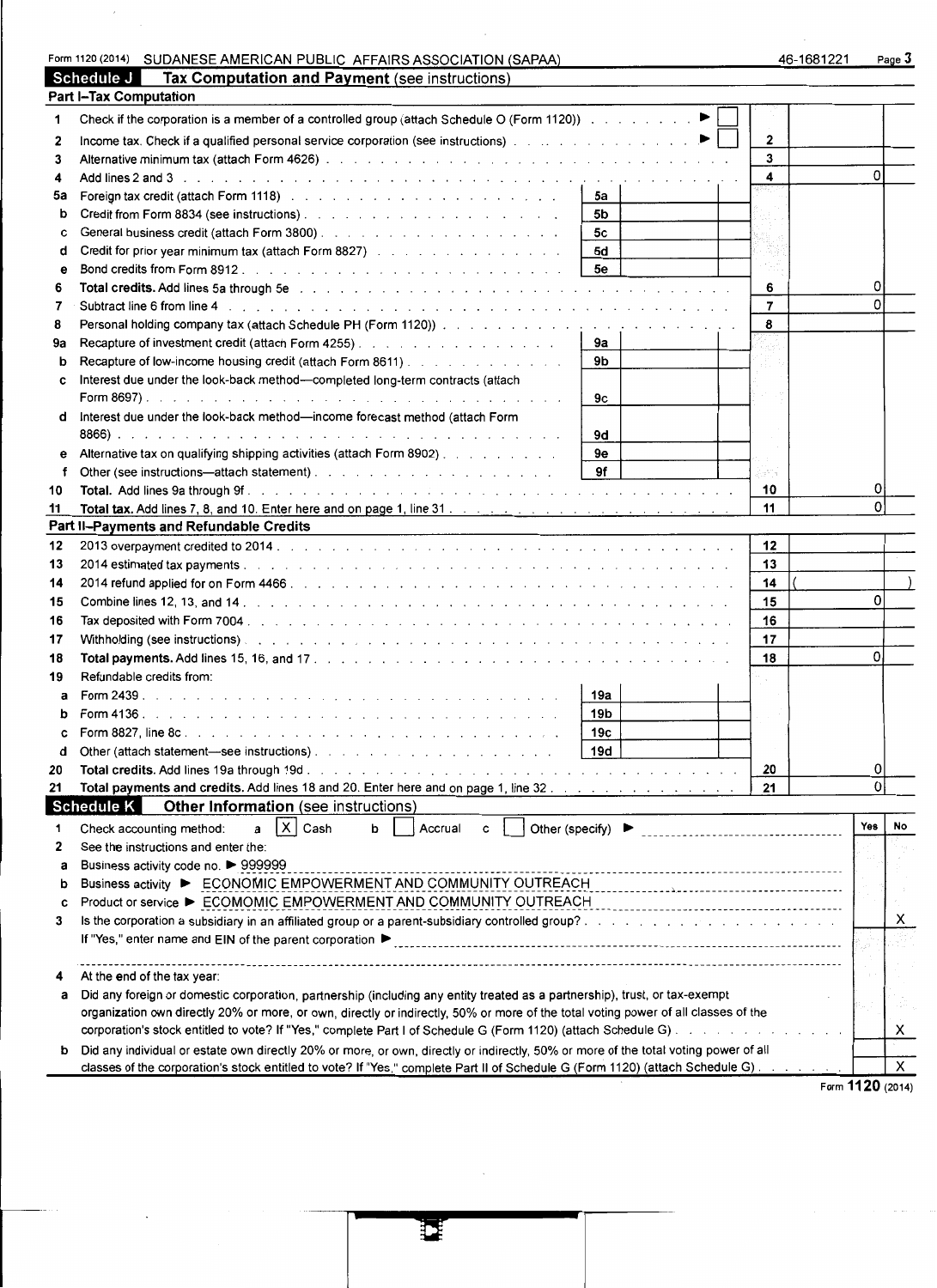|     | <b>Schedule K</b><br><b>Other Information</b> continued (see instructions)                                                                      |                                                           |                                   |                          |                                             |                  |
|-----|-------------------------------------------------------------------------------------------------------------------------------------------------|-----------------------------------------------------------|-----------------------------------|--------------------------|---------------------------------------------|------------------|
|     |                                                                                                                                                 |                                                           |                                   |                          | Yes                                         | No               |
| 5   | At the end of the tax year, did the corporation:                                                                                                |                                                           |                                   |                          |                                             |                  |
| а   | Own directly 20% or more, or own, directly or indirectly, 50% or more of the total voting power of all classes of stock entitled to vote of any |                                                           |                                   |                          |                                             |                  |
|     | foreign or domestic corporation not included on Form 851, Affiliations Schedule? For rules of constructive ownership, see instructions          |                                                           |                                   |                          |                                             | X                |
|     | If "Yes," complete (i) through (iv) below.                                                                                                      |                                                           |                                   |                          |                                             |                  |
|     | (i) Name of Corporation                                                                                                                         | (ii) Employer<br><b>Identification Number</b><br>(if any) | (iii) Country of<br>incorporation |                          | (iv) Percentage<br>Owned in Voting<br>Stock |                  |
|     |                                                                                                                                                 |                                                           |                                   |                          |                                             |                  |
|     |                                                                                                                                                 |                                                           |                                   |                          |                                             |                  |
|     |                                                                                                                                                 |                                                           |                                   |                          |                                             |                  |
|     |                                                                                                                                                 |                                                           |                                   |                          |                                             |                  |
|     |                                                                                                                                                 |                                                           |                                   |                          |                                             |                  |
|     |                                                                                                                                                 |                                                           |                                   |                          |                                             |                  |
|     | b Own directly an interest of 20% or more, or own, directly or indirectly, an interest of 50% or more in any foreign or domestic partnership    |                                                           |                                   |                          |                                             |                  |
|     | (including an entity treated as a partnership) or in the beneficial interest of a trust? For rules of constructive ownership, see instructions  |                                                           |                                   |                          |                                             | X                |
|     | If "Yes," complete (i) through (iv) below.                                                                                                      |                                                           |                                   |                          |                                             |                  |
|     | (i) Name of Entity                                                                                                                              | (ii) Employer<br>Identification Number                    | (iii) Country of                  | Percentage Owned in      | (iv) Maximum                                |                  |
|     |                                                                                                                                                 | (if any)                                                  | Organization                      | Profit, Loss, or Capital |                                             |                  |
|     |                                                                                                                                                 |                                                           |                                   |                          |                                             |                  |
|     |                                                                                                                                                 |                                                           |                                   |                          |                                             |                  |
|     |                                                                                                                                                 |                                                           |                                   |                          |                                             |                  |
|     |                                                                                                                                                 |                                                           |                                   |                          |                                             |                  |
|     |                                                                                                                                                 |                                                           |                                   |                          |                                             |                  |
| 6   | During this tax year, did the corporation pay dividends (other than stock dividends and distributions in exchange for stock) in                 |                                                           |                                   |                          |                                             |                  |
|     |                                                                                                                                                 |                                                           |                                   |                          |                                             | x                |
|     | If "Yes," file Form 5452, Corporate Report of Nondividend Distributions.                                                                        |                                                           |                                   |                          |                                             |                  |
|     | If this is a consolidated return, answer here for the parent corporation and on Form 851 for each subsidiary.                                   |                                                           |                                   |                          |                                             |                  |
| 7   | At any time during the tax year, did one foreign person own, directly or indirectly, at least 25% of (a) the total voting power of all          |                                                           |                                   |                          |                                             |                  |
|     | classes of the corporation's stock entitled to vote or (b) the total value of all classes of the corporation's stock?                           |                                                           |                                   |                          |                                             | Х                |
|     | For rules of attribution, see section 318. If "Yes," enter:                                                                                     |                                                           |                                   |                          |                                             |                  |
|     |                                                                                                                                                 |                                                           |                                   |                          |                                             |                  |
|     | (c) The corporation may have to file Form 5472, Information Return of a 25% Foreign-Owned U.S. Corporation or a Foreign                         |                                                           |                                   |                          |                                             |                  |
|     | Corporation Engaged in a U.S. Trade or Business. Enter the number of Forms 5472 attached ▶                                                      |                                                           |                                   |                          |                                             |                  |
| 8   | Check this box if the corporation issued publicly offered debt instruments with original issue discount                                         |                                                           |                                   |                          |                                             |                  |
|     | If checked, the corporation may have to file Form 8281, Information Return for Publicly Offered Original Issue Discount Instruments.            |                                                           |                                   |                          |                                             |                  |
| 9   |                                                                                                                                                 |                                                           |                                   |                          |                                             |                  |
| 10  | Enter the number of shareholders at the end of the tax year (if 100 or fewer) $\blacktriangleright$                                             |                                                           |                                   |                          |                                             |                  |
| 11  | If the corporation has an NOL for the tax year and is electing to forego the carryback period, check here $\ldots$ , $\ldots$ , $\ldots$        |                                                           |                                   |                          |                                             |                  |
|     | If the corporation is filing a consolidated return, the statement required by Regulations section 1.1502-21(b)(3) must be attached or           |                                                           |                                   |                          |                                             |                  |
|     | the election will not be valid.                                                                                                                 |                                                           |                                   |                          |                                             |                  |
| 12  | Enter the available NOL carryover from prior tax years (do not reduce it by any deduction on line 29a.) > \$ \$                                 |                                                           |                                   |                          |                                             |                  |
| 13  | Are the corporation's total receipts (page 1, line 1a, plus lines 4 through 10) for the tax year and its total assets at the end of the         |                                                           |                                   |                          |                                             |                  |
|     |                                                                                                                                                 |                                                           |                                   |                          | х                                           |                  |
|     | If "Yes," the corporation is not required to complete Schedules L, M-1, and M-2. Instead, enter the total amount of cash distributions          |                                                           |                                   |                          |                                             |                  |
| 14  | Is the corporation required to file Schedule UTP (Form 1120), Uncertain Tax Position Statement (see instructions)?                              |                                                           |                                   |                          |                                             | X                |
|     | If "Yes," complete and attach Schedule UTP.                                                                                                     |                                                           |                                   |                          |                                             |                  |
| 15a |                                                                                                                                                 |                                                           |                                   |                          |                                             | X                |
| b   |                                                                                                                                                 |                                                           |                                   |                          |                                             |                  |
| 16  | During this tax year, did the corporation have an 80% or more change in ownership, including a change due to redemption of its                  |                                                           |                                   |                          |                                             |                  |
|     |                                                                                                                                                 |                                                           |                                   |                          |                                             | X                |
| 17  | During or subsequent to this tax year, but before the filing of this return, did the corporation dispose of more than 65% (by value)            |                                                           |                                   |                          |                                             |                  |
|     |                                                                                                                                                 |                                                           |                                   |                          |                                             | X                |
| 18  | Did the corporation receive assets in a section 351 transfer in which any of the transferred assets had a fair market basis or fair             |                                                           |                                   |                          |                                             |                  |
|     |                                                                                                                                                 |                                                           |                                   |                          |                                             | X                |
|     |                                                                                                                                                 |                                                           |                                   |                          |                                             | Form 1120 (2014) |

Form **1120** (2014)

#### 014) SUDANESE AMERICAN PUBLIC AFFAIRS ASSOCIATION (SAPAA) 46-1681221 Page 4

| Form 1120 (20 |  |
|---------------|--|
|               |  |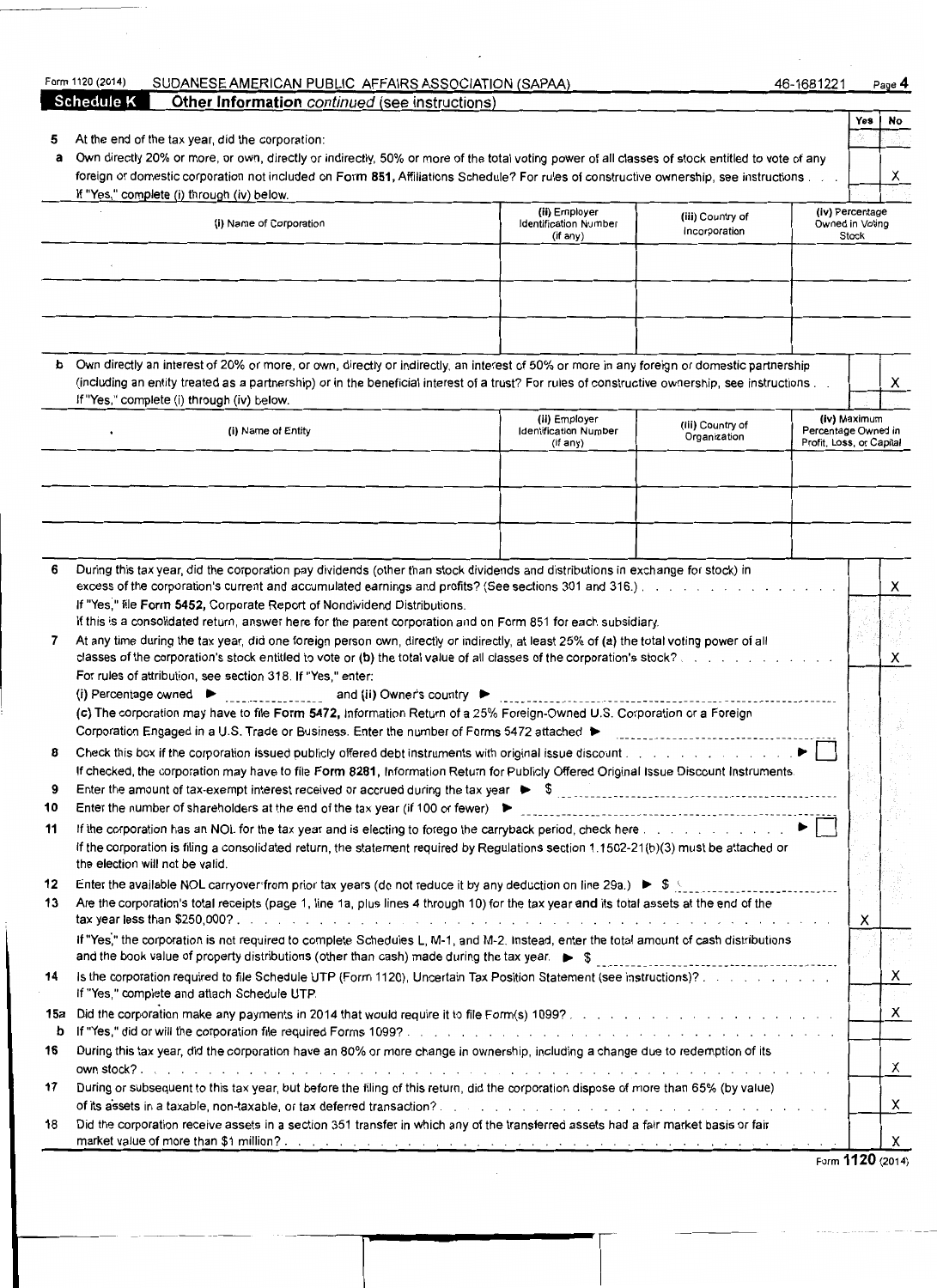|         | Form 1120 (2014)           | SUDANESE AMERICAN PUBLIC AFFAIRS ASSOCIATION (SAPAA)                                                                                                                                                                              |               |                                    |                                                                                                          | 46-1681221<br>Page 5 |
|---------|----------------------------|-----------------------------------------------------------------------------------------------------------------------------------------------------------------------------------------------------------------------------------|---------------|------------------------------------|----------------------------------------------------------------------------------------------------------|----------------------|
|         | <b>Schedule L</b>          | <b>Balance Sheets per Books</b>                                                                                                                                                                                                   |               | Beginning of tax year              | End of tax year                                                                                          |                      |
|         |                            | <b>Assets</b>                                                                                                                                                                                                                     | (a)           | (b)                                | (c)                                                                                                      | (d)                  |
| 1       | Cash                       | .                                                                                                                                                                                                                                 |               |                                    |                                                                                                          |                      |
| 2a      |                            | Trade notes and accounts receivable                                                                                                                                                                                               |               |                                    |                                                                                                          |                      |
| b       |                            | Less allowance for bad debts                                                                                                                                                                                                      |               |                                    | 0                                                                                                        | 0                    |
| 3       |                            | Inventories.                                                                                                                                                                                                                      |               |                                    |                                                                                                          |                      |
| 4       |                            | U.S. government obligations                                                                                                                                                                                                       |               |                                    |                                                                                                          |                      |
| 5       |                            | Tax-exempt securities (see instructions).                                                                                                                                                                                         |               |                                    |                                                                                                          |                      |
| 6       |                            | Other current assets (attach statement)                                                                                                                                                                                           |               |                                    |                                                                                                          |                      |
| 7       |                            | Loans to shareholders                                                                                                                                                                                                             |               |                                    |                                                                                                          |                      |
| 8       |                            | Mortgage and real estate loans.                                                                                                                                                                                                   |               |                                    |                                                                                                          |                      |
| 9       |                            | Other investments (attach statement)                                                                                                                                                                                              |               |                                    |                                                                                                          |                      |
| 10a     |                            | Buildings and other depreciable assets                                                                                                                                                                                            |               | S Sa<br>reference                  |                                                                                                          |                      |
| b       |                            | Less accumulated depreciation                                                                                                                                                                                                     |               |                                    | 0                                                                                                        | 0                    |
| 11a     |                            | Depletable assets                                                                                                                                                                                                                 |               |                                    |                                                                                                          |                      |
| b       |                            | Less accumulated depletion                                                                                                                                                                                                        |               |                                    | 0                                                                                                        | 0                    |
| 12      |                            | Land (net of any amortization)                                                                                                                                                                                                    | 1 Martin Cale |                                    |                                                                                                          |                      |
| 13а     |                            | Intangible assets (amortizable only)<br>Less accumulated amortization                                                                                                                                                             |               |                                    | 0                                                                                                        | 0                    |
| b<br>14 |                            |                                                                                                                                                                                                                                   |               |                                    |                                                                                                          |                      |
| 15      |                            | Other assets (attach statement)                                                                                                                                                                                                   |               |                                    | Ω                                                                                                        | 0                    |
|         |                            | Liabilities and Shareholders' Equity                                                                                                                                                                                              |               |                                    |                                                                                                          |                      |
| 16      |                            | Accounts payable                                                                                                                                                                                                                  |               | wing #2,91%, with                  |                                                                                                          |                      |
| 17      |                            | Mortgages, notes, bonds payable in less than 1 year.                                                                                                                                                                              |               |                                    |                                                                                                          |                      |
| 18      |                            | Other current liabilities (attach statement)                                                                                                                                                                                      |               |                                    |                                                                                                          |                      |
| 19      |                            | Loans from shareholders                                                                                                                                                                                                           |               |                                    |                                                                                                          |                      |
| 20      |                            | Mortgages, notes, bonds payable in 1 year or more                                                                                                                                                                                 |               |                                    |                                                                                                          |                      |
| 21      |                            | Other liabilities (attach statement)                                                                                                                                                                                              |               |                                    |                                                                                                          |                      |
| 22      |                            | Capital stock: a Preferred stock                                                                                                                                                                                                  |               |                                    |                                                                                                          |                      |
|         |                            | b Common stock                                                                                                                                                                                                                    |               |                                    | Ω                                                                                                        | 0                    |
| 23      |                            | Additional paid-in capital.                                                                                                                                                                                                       |               |                                    |                                                                                                          |                      |
| 24      |                            | Retained earnings-Appropriated (attach statement).                                                                                                                                                                                |               |                                    |                                                                                                          |                      |
| 25      |                            | Refained earnings-Unappropriated                                                                                                                                                                                                  |               |                                    |                                                                                                          |                      |
| 26      |                            | Adjustments to shareholders' equity (attach statement)                                                                                                                                                                            |               |                                    |                                                                                                          |                      |
| 27      |                            | Less cost of treasury stock                                                                                                                                                                                                       |               |                                    |                                                                                                          |                      |
| 28      |                            | Total liabilities and shareholders' equity                                                                                                                                                                                        |               |                                    |                                                                                                          | 0                    |
|         |                            | Schedule M-1 Reconciliation of Income (Loss) per Books With Income per Return                                                                                                                                                     |               |                                    |                                                                                                          |                      |
|         |                            | Note: The corporation may be required to file Schedule M-3 (see instructions).                                                                                                                                                    |               |                                    |                                                                                                          |                      |
|         |                            | Net income (loss) per books response to the contract of the set of the set of the set of the set of the set of the set of the set of the set of the set of the set of the set of the set of the set of the set of the set of t    |               | 7                                  | Income recorded on books this year not                                                                   |                      |
| 2       |                            | Federal income tax per books                                                                                                                                                                                                      |               | included on this return (itemize): |                                                                                                          |                      |
| 3       |                            | Excess of capital losses over capital gains                                                                                                                                                                                       |               | Tax-exempt interest                | \$                                                                                                       |                      |
| 4       |                            | Income subject to tax not recorded on books                                                                                                                                                                                       |               |                                    | ------------------------------------                                                                     |                      |
|         | this year (itemize):       | -------------------------------                                                                                                                                                                                                   |               |                                    |                                                                                                          |                      |
|         |                            |                                                                                                                                                                                                                                   | 0             | 8                                  | Deductions on this return not charged                                                                    |                      |
| 5       |                            | Expenses recorded on books this year not                                                                                                                                                                                          |               |                                    | against book income this year (itemize):                                                                 |                      |
|         |                            | deducted on this return (itemize):                                                                                                                                                                                                |               | a                                  | Depreciation \$                                                                                          |                      |
|         |                            | a Depreciation $\ldots$ $\ldots$ $\ddot{\text{s}}$                                                                                                                                                                                |               | Charitable contributions<br>b      | \$<br>. <u>.</u> .                                                                                       |                      |
| b       |                            | Charitable contributions \$                                                                                                                                                                                                       |               |                                    |                                                                                                          |                      |
| С       |                            | Travel and entertainment \$                                                                                                                                                                                                       |               |                                    |                                                                                                          | 0                    |
|         |                            |                                                                                                                                                                                                                                   | 0             |                                    | -------------------------------------<br>Add lines $7$ and $8$ , $9$ , $1$ , $1$ , $1$ , $1$ , $1$ , $1$ | 0                    |
| 6       |                            | <br>Add lines 1 through 5 and a subset of the set of the set of the set of the set of the set of the set of the set of the set of the set of the set of the set of the set of the set of the set of the set of the set of the set | 10            | 9                                  | Income (page 1, line 28)-line 6 less line 9                                                              |                      |
|         |                            |                                                                                                                                                                                                                                   | ΩI            |                                    |                                                                                                          | 0                    |
| 1       |                            | Schedule M-2 Analysis of Unappropriated Retained Earnings per Books (Line 25, Schedule L)<br>Balance at beginning of year research and a series of the set of the Balance at beginning of year.                                   |               | 5<br>Distributions:                | a Cash                                                                                                   |                      |
| 2       |                            | Net income (loss) per books                                                                                                                                                                                                       |               |                                    | $b$ Stock $\ldots$                                                                                       |                      |
| 3       | Other increases (itemize): |                                                                                                                                                                                                                                   |               |                                    | c Property                                                                                               |                      |
|         |                            |                                                                                                                                                                                                                                   |               | Other decreases (itemize):<br>6    |                                                                                                          |                      |
|         |                            |                                                                                                                                                                                                                                   |               |                                    |                                                                                                          |                      |
|         |                            |                                                                                                                                                                                                                                   | 0             | 7                                  | Add lines 5 and 6                                                                                        | 0                    |
|         |                            |                                                                                                                                                                                                                                   | O             | 8                                  | Balance at end of year (line 4 less line 7)                                                              | 0                    |
|         |                            |                                                                                                                                                                                                                                   |               |                                    |                                                                                                          |                      |

Form **1120** (2014)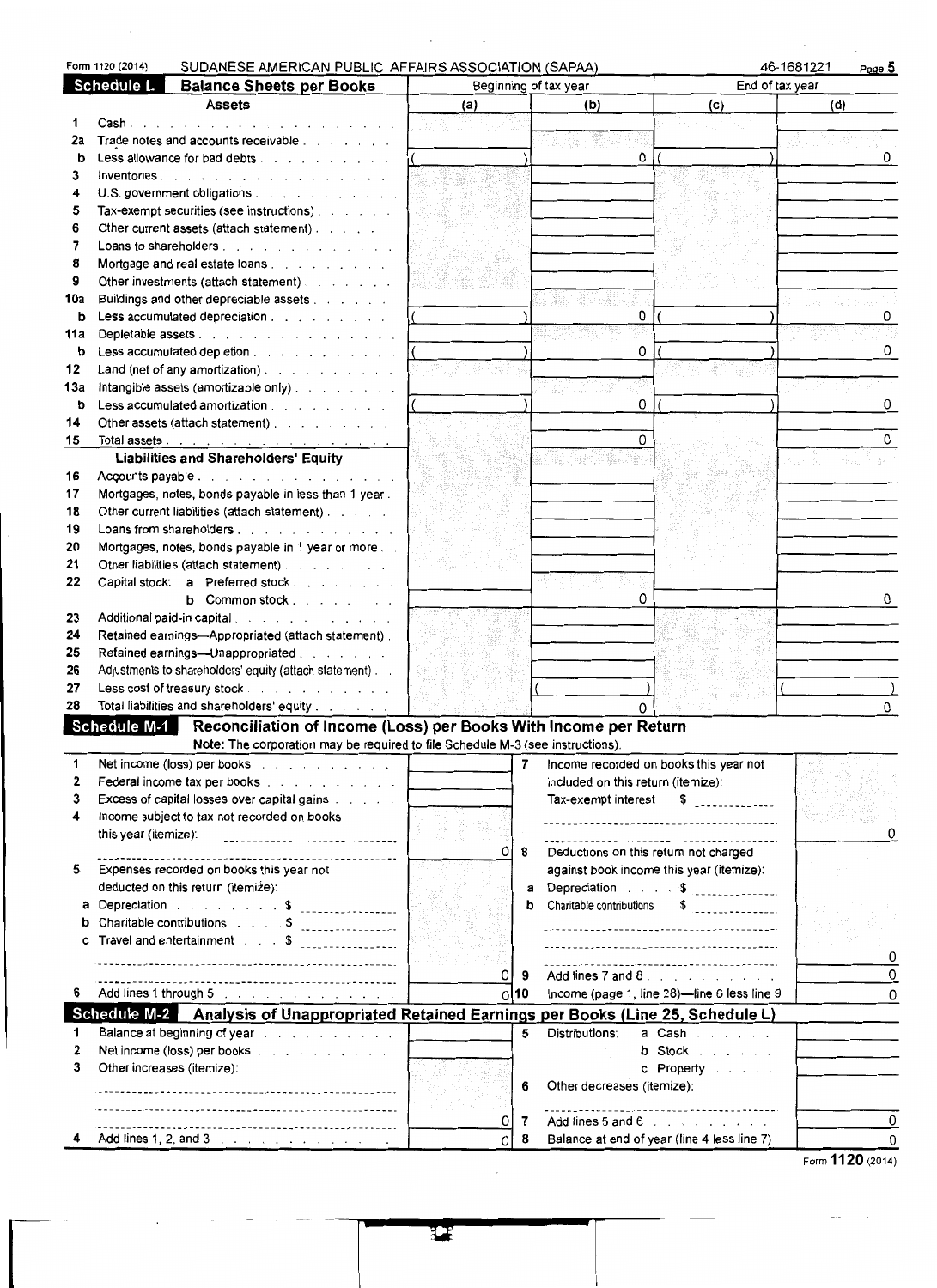$\overline{\phantom{a}}$ 

### **Line 26 (1120)- Other Deductions**

| EQUIPMENT RENTAL (AUDIO/VIDEO SOUND SYSTEM)                     |    | 2,535  |
|-----------------------------------------------------------------|----|--------|
| <b>GRAPHICS DESIGN</b>                                          |    | 697    |
| 3 HOTEL FOOD, BEVERAGES                                         |    | 19,058 |
| SAPAA GUESTS AIRLINE TICKETS                                    |    | 2,540  |
| SAPAA GUESTS HOTEL STAY COSTS                                   |    | 1.027  |
| VIDEOGRAHPY                                                     |    | 1.800  |
| AWARDS AND GIFTS                                                |    | 787    |
| <b>MUSICIANS FEES</b>                                           |    | 3.173  |
| PRINT & COPY COSTS                                              |    | 422    |
| <b>10 LOCAL TRANSPORT</b>                                       |    | 121    |
| 11 ART WORK                                                     |    | 300    |
| 12 PAYPAL FEES                                                  |    | 15     |
| 13 PHOTOGRAPHY                                                  |    | 1,000  |
| <b>14</b> Total other deductions                                | 14 | 33,475 |
| <b>15</b> Total deductions less expenses for offsetting credits | 15 | 33.475 |

 $\sim$ 

 $\overline{\phantom{a}}$ 

© 2014 Universal Tax Systems Inc. d/b/a/ CCH Small Firm Services. All rights reserved.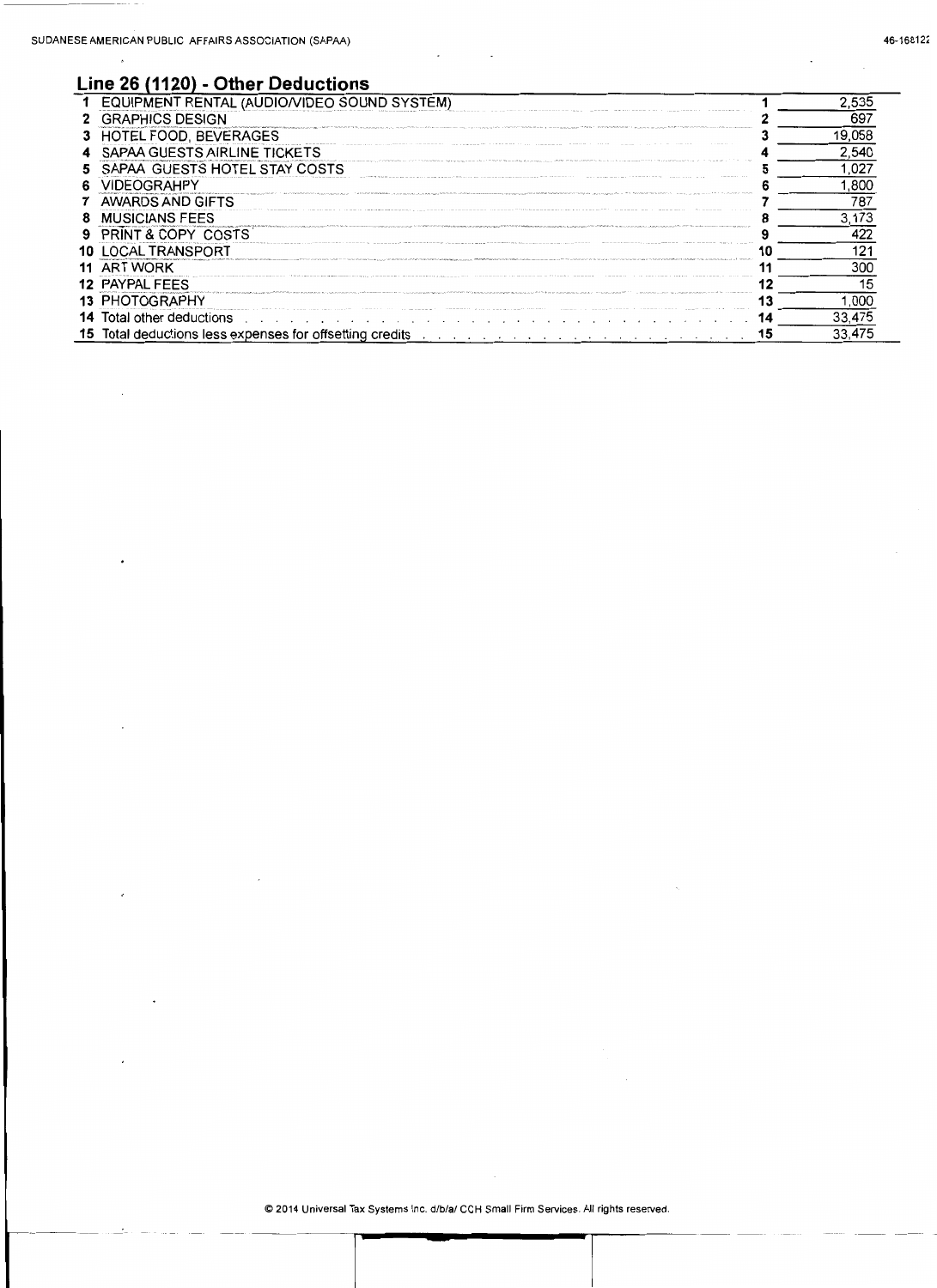# **FORM 500**

 $\overline{\phantom{a}}$ 

Department of Taxation PO Box1500 Richmond, VA 23218-1500

## **2014 Virginia Corporation Income Tax Return**



| Attention: Use this form only if you have been granted a waiver from the electronic filing mandate.                                                                                           |                                                                                                                              |                                                    |                                  |             |                                                |                       | Official Use Only                           |          |
|-----------------------------------------------------------------------------------------------------------------------------------------------------------------------------------------------|------------------------------------------------------------------------------------------------------------------------------|----------------------------------------------------|----------------------------------|-------------|------------------------------------------------|-----------------------|---------------------------------------------|----------|
| FISCAL or SHORT Year Filer: Beginning Date                                                                                                                                                    |                                                                                                                              |                                                    |                                  |             | Ending Date <b>Example 20</b>                  |                       |                                             |          |
| <b>Short Year Return</b>                                                                                                                                                                      | <b>Change in Accounting Period</b>                                                                                           |                                                    |                                  |             |                                                |                       |                                             |          |
|                                                                                                                                                                                               | By checking the box to the right, I (we) authorize the Department to discuss this return with the undersigned preparer.<br>→ |                                                    |                                  |             |                                                |                       |                                             |          |
| <b>FEIN</b>                                                                                                                                                                                   |                                                                                                                              |                                                    |                                  |             |                                                | Check all that apply: |                                             |          |
| 46-1681221                                                                                                                                                                                    |                                                                                                                              |                                                    |                                  |             | х                                              | <b>Initial Filer</b>  |                                             |          |
| Name                                                                                                                                                                                          | Name Change                                                                                                                  |                                                    |                                  |             |                                                |                       |                                             |          |
| SUDANESE AMERICAN PUBLIC AFFAIRS ASSOCIATION (SAPAA)                                                                                                                                          |                                                                                                                              |                                                    |                                  |             |                                                |                       |                                             |          |
| <b>Mailing Address</b>                                                                                                                                                                        |                                                                                                                              |                                                    |                                  |             |                                                |                       | <b>Mailing Address Change</b>               |          |
| 14120 A LEE HWY, # 2204                                                                                                                                                                       |                                                                                                                              |                                                    |                                  |             |                                                |                       | <b>Physical Address Change</b>              |          |
| City or Town<br><b>CENTREVILLE</b>                                                                                                                                                            |                                                                                                                              |                                                    |                                  | State<br>VA |                                                |                       | ZIP Code<br>20121                           |          |
| Physical Address (if different from Mailing Address)                                                                                                                                          |                                                                                                                              |                                                    |                                  |             | Entity Type Code                               |                       |                                             |          |
|                                                                                                                                                                                               |                                                                                                                              |                                                    |                                  |             | CС                                             |                       |                                             |          |
| Physical City or Town                                                                                                                                                                         |                                                                                                                              |                                                    | State                            |             | ZIP Code                                       |                       | <b>NAICS</b>                                |          |
|                                                                                                                                                                                               |                                                                                                                              |                                                    |                                  |             |                                                |                       | 999999                                      |          |
| Date Incorporated                                                                                                                                                                             | State or Country of Incorporation                                                                                            |                                                    | Description of Business Activity |             |                                                |                       |                                             |          |
| 06102014                                                                                                                                                                                      |                                                                                                                              |                                                    |                                  |             | ECONOMIC EMPOWERMENT AND COMMUNITY OUTREACH    |                       |                                             |          |
| <b>Check Applicable Boxes</b>                                                                                                                                                                 |                                                                                                                              | <b>Final Return</b>                                |                                  |             |                                                |                       | <b>Corporate Telecommunications Company</b> |          |
|                                                                                                                                                                                               |                                                                                                                              | Final Return - Check here and applicable           |                                  |             |                                                |                       | Enter amount from Form 500T, Line 7:        |          |
| Consolidated - Sch 500AC Attached                                                                                                                                                             |                                                                                                                              | boxes below.                                       |                                  |             | 00                                             |                       |                                             |          |
| Combined - Sch 500AC Attached                                                                                                                                                                 |                                                                                                                              | Withdrawn                                          |                                  |             |                                                |                       | Noncorporate Telecommunications             |          |
| <b>Change in Filing Status</b>                                                                                                                                                                |                                                                                                                              | Dissolved-No longer liable for tax.                |                                  |             |                                                |                       |                                             |          |
|                                                                                                                                                                                               |                                                                                                                              | <b>Dissolved Date</b>                              |                                  |             | Company Check box and enter                    |                       |                                             |          |
| Multistate Sch 500A Attached                                                                                                                                                                  |                                                                                                                              | Merged                                             |                                  |             | amount from Form 500T, Line 10:                |                       |                                             | 00       |
| Schedule 500AB Attached                                                                                                                                                                       |                                                                                                                              | <b>Merger Date</b>                                 |                                  |             |                                                |                       |                                             |          |
| <b>Nonprofit Corporation</b>                                                                                                                                                                  |                                                                                                                              | Merged FEIN #                                      |                                  |             | <b>Electric Supplier Company</b>               |                       |                                             |          |
|                                                                                                                                                                                               |                                                                                                                              |                                                    |                                  |             |                                                |                       | Enter amount from Sch. 500EL, Line 7 or 14: |          |
|                                                                                                                                                                                               |                                                                                                                              | <b>S Corp Effective</b>                            |                                  |             |                                                |                       |                                             | 0.00     |
| <b>Amended Return</b>                                                                                                                                                                         |                                                                                                                              |                                                    |                                  |             |                                                |                       |                                             |          |
| Complete Form 500 and Schedule 500ADJ.                                                                                                                                                        |                                                                                                                              | Amended Return - Check here and                    |                                  |             |                                                |                       | Nonrefundable or Refundable                 |          |
| Attach an explanation of changes to income                                                                                                                                                    |                                                                                                                              | other applicable boxes.<br>Federal Audit - Attach  |                                  |             | <b>Credit Change</b><br>Schedule 500AB Changes |                       |                                             |          |
| and modifications.                                                                                                                                                                            |                                                                                                                              | copy of IRS final determination.                   |                                  |             |                                                |                       |                                             |          |
| DO NOT FILE THIS FORM TO CARRY BACK A                                                                                                                                                         |                                                                                                                              | Schedule 500A Changes                              |                                  |             | <b>Capital Loss Carryback</b>                  |                       |                                             |          |
| NET OPERATING LOSS. File Form 500NOLD.                                                                                                                                                        |                                                                                                                              | Schedule 500ADJ Changes                            |                                  |             | Other- Attach explanation.                     |                       |                                             |          |
|                                                                                                                                                                                               |                                                                                                                              |                                                    |                                  |             |                                                |                       |                                             |          |
| Questions and Related Information                                                                                                                                                             |                                                                                                                              |                                                    |                                  |             |                                                |                       |                                             |          |
| Have you made any payments to an affiliated corporation, a related individual, or other related entity for interest, royalties<br>А                                                           |                                                                                                                              |                                                    |                                  |             |                                                |                       |                                             |          |
| or other expenses related to intangible property (patents, trademarks, copyrights and similar intangible property)? If yes,                                                                   |                                                                                                                              |                                                    |                                  |             |                                                |                       |                                             |          |
| complete and attach Schedule 500AB.                                                                                                                                                           |                                                                                                                              | Enter Exception amount from Schedule 500AB, Line 8 |                                  |             |                                                |                       |                                             | 0.00     |
| Coalfield Employment Enhancement Tax Credit earned from Form 306, Line 11.<br>в                                                                                                               |                                                                                                                              |                                                    |                                  |             | в                                              |                       |                                             | 0.00     |
| If a net operating loss deduction was claimed in computing federal<br>С                                                                                                                       |                                                                                                                              |                                                    |                                  |             | (1) Year of loss                               |                       |                                             |          |
| taxable income on the U.S. Corporation Income Tax Return, provide<br>0.<br>(2) Federal NOL<br>the requested information. If a NOL resulted from a merger, enter the<br>(3) Percent of federal |                                                                                                                              |                                                    |                                  |             |                                                |                       |                                             |          |
|                                                                                                                                                                                               |                                                                                                                              |                                                    |                                  |             |                                                |                       |                                             |          |
| FEIN of the company generating the NOL prior to the merger date.                                                                                                                              |                                                                                                                              |                                                    |                                  |             | NOL used this year                             |                       |                                             | 0.0000 % |
| <b>FEIN</b>                                                                                                                                                                                   |                                                                                                                              |                                                    |                                  |             |                                                |                       |                                             |          |
| (If there are NOLs for more than one year, attach a schedule for each year with the information requested in Section C.)                                                                      |                                                                                                                              |                                                    |                                  |             |                                                |                       |                                             |          |
| If Pass-Through Entity Withholding is claimed, enter the number of Schedule<br>D                                                                                                              |                                                                                                                              |                                                    |                                  |             |                                                |                       |                                             |          |
| VK-1s and complete and attach Schedule 500ADJ, Page 2.                                                                                                                                        |                                                                                                                              |                                                    |                                  |             |                                                | D<br>Year             |                                             |          |
| Has your federal income tax liability been redetermined with the IRS and finalized<br>E.<br>for any prior year(s) that has not previously been reported to the Department?                    |                                                                                                                              |                                                    |                                  |             |                                                | Year                  |                                             |          |
| If Yes, provide the year(s).                                                                                                                                                                  |                                                                                                                              |                                                    |                                  |             |                                                | Year                  |                                             |          |
| Location of Corporation's books<br>F                                                                                                                                                          |                                                                                                                              |                                                    |                                  |             |                                                |                       |                                             |          |
| Contact for Corporation's books                                                                                                                                                               |                                                                                                                              |                                                    |                                  |             | <b>Contact Phone Number</b>                    |                       |                                             |          |
|                                                                                                                                                                                               |                                                                                                                              |                                                    |                                  |             |                                                |                       |                                             |          |

VA DEPT OF TAXATION 2601004 (REV 09/14) 1833

 $\overline{a}$